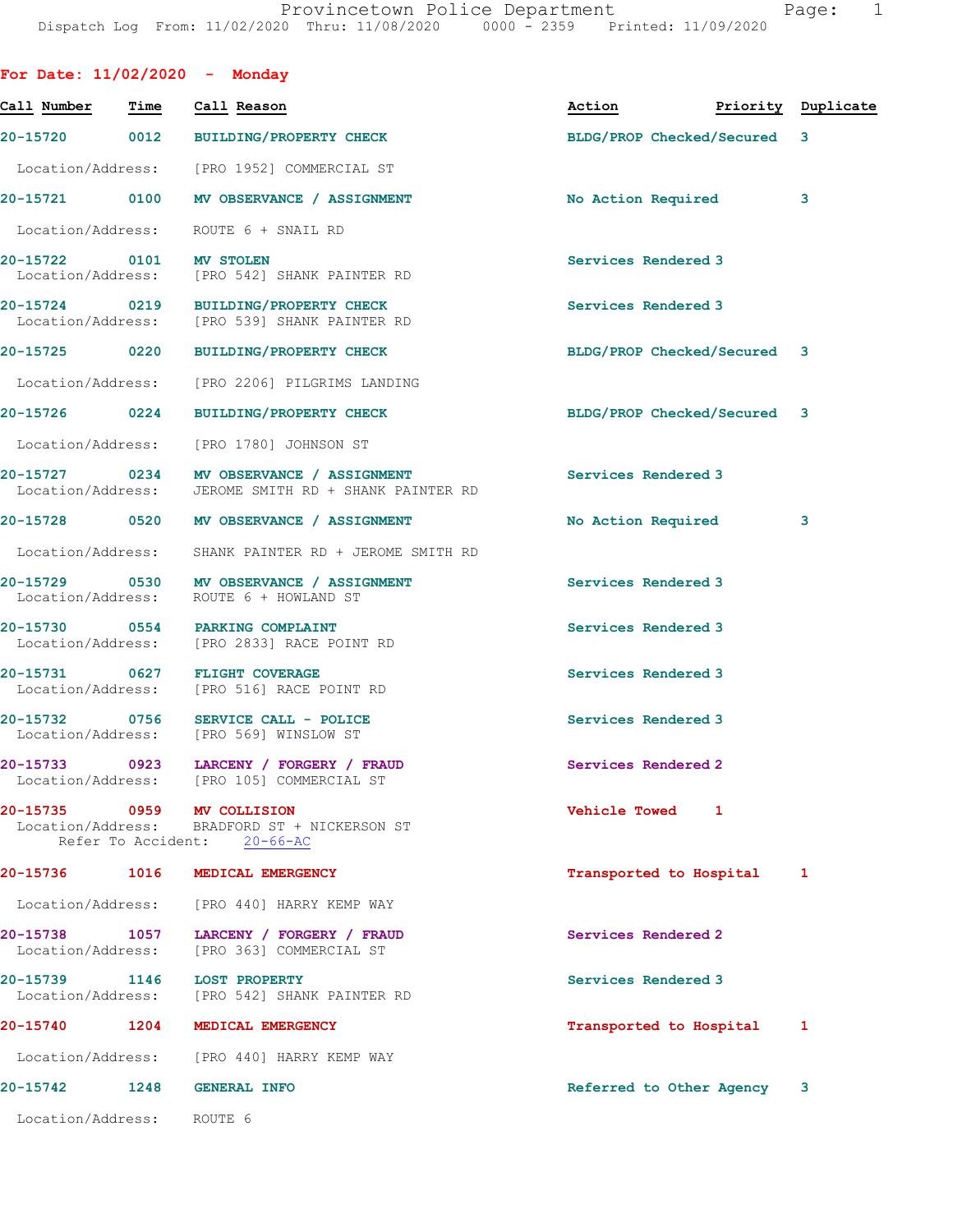20-15744 1406 BUILDING/PROPERTY CHECK Services Rendered 3

Location/Address: [PRO 2540] RACE POINT RD

Location/Address: ROUTE 6 + RACE POINT RD

| ıqe |  |  |
|-----|--|--|
|     |  |  |

 Location/Address: [PRO 569] WINSLOW ST 20-15749 1558 PARKING COMPLAINT Citation / Warning Issued 3 Location/Address: PEARL ST + COMMERCIAL ST 20-15750 1618 MV COLLISION Services Rendered 1 Location/Address: [PRO 3296] SHANK PAINTER RD 20-15751 1722 MV OBSERVANCE / ASSIGNMENT Services Rendered 3 Location/Address: HOWLAND ST + BRADFORD ST 20-15753 1740 MV STOP VERBAL WARNING 3 Location/Address: SNOW ST + BRADFORD ST 20-15755 1827 BUILDING/PROPERTY CHECK Services Rendered 3 Location/Address: [PRO 3430] COMMERCIAL ST 20-15756 1851 BUILDING/PROPERTY CHECK Services Rendered 3 Location/Address: [PRO 2483] COMMERCIAL ST 20-15757 2014 BUILDING/PROPERTY CHECK Services Rendered 3 Location/Address: [PRO 4136] BRADFORD ST 20-15758 2018 BUILDING/PROPERTY CHECK Services Rendered 3 Location/Address: [PRO 3430] COMMERCIAL ST 20-15759 2023 BUILDING/PROPERTY CHECK Services Rendered 3 Location/Address: [PRO 2977] COMMERCIAL ST 20-15760 2032 BUILDING/PROPERTY CHECK Services Rendered 3<br>
Location/Address: [PRO 2500] COMMERCIAL ST [PRO 2500] COMMERCIAL ST

20-15761 2043 BUILDING/PROPERTY CHECK Services Rendered 3 Location/Address: [PRO 106] COMMERCIAL ST

20-15762 2043 MV OBSERVANCE / ASSIGNMENT Services Rendered 3 Location/Address: [PRO 3440] ROUTE 6

20-15763 2048 BUILDING/PROPERTY CHECK BLDG/PROP Checked/Secured 3

Location/Address: [PRO 2490] PROVINCELANDS RD

20-15764 2048 SUSPICIOUS ACTIVITY Services Rendered 2 Location/Address: [PRO 1468] CONANT ST

20-15765 2107 BUILDING/PROPERTY CHECK Services Rendered 3 Location/Address: [PRO 539] SHANK PAINTER RD

# 20-15769 2348 MV OBSERVANCE / ASSIGNMENT No Action Required 3

Location/Address: STANDISH ST + BRADFORD ST

## For Date: 11/03/2020 - Tuesday

| 20-15771                      | 0002 | MEDICAL EMERGENCY                                         | Transported to Hospital |  |
|-------------------------------|------|-----------------------------------------------------------|-------------------------|--|
| Location/Address:             |      | [PRO 344] COMMERCIAL ST                                   |                         |  |
| 20-15774<br>Location/Address: | 0145 | <b>BUILDING/PROPERTY CHECK</b><br>[PRO 182] COMMERCIAL ST | Services Rendered 3     |  |

20-15747 1451 SCHOOL CROSSING Services Rendered 3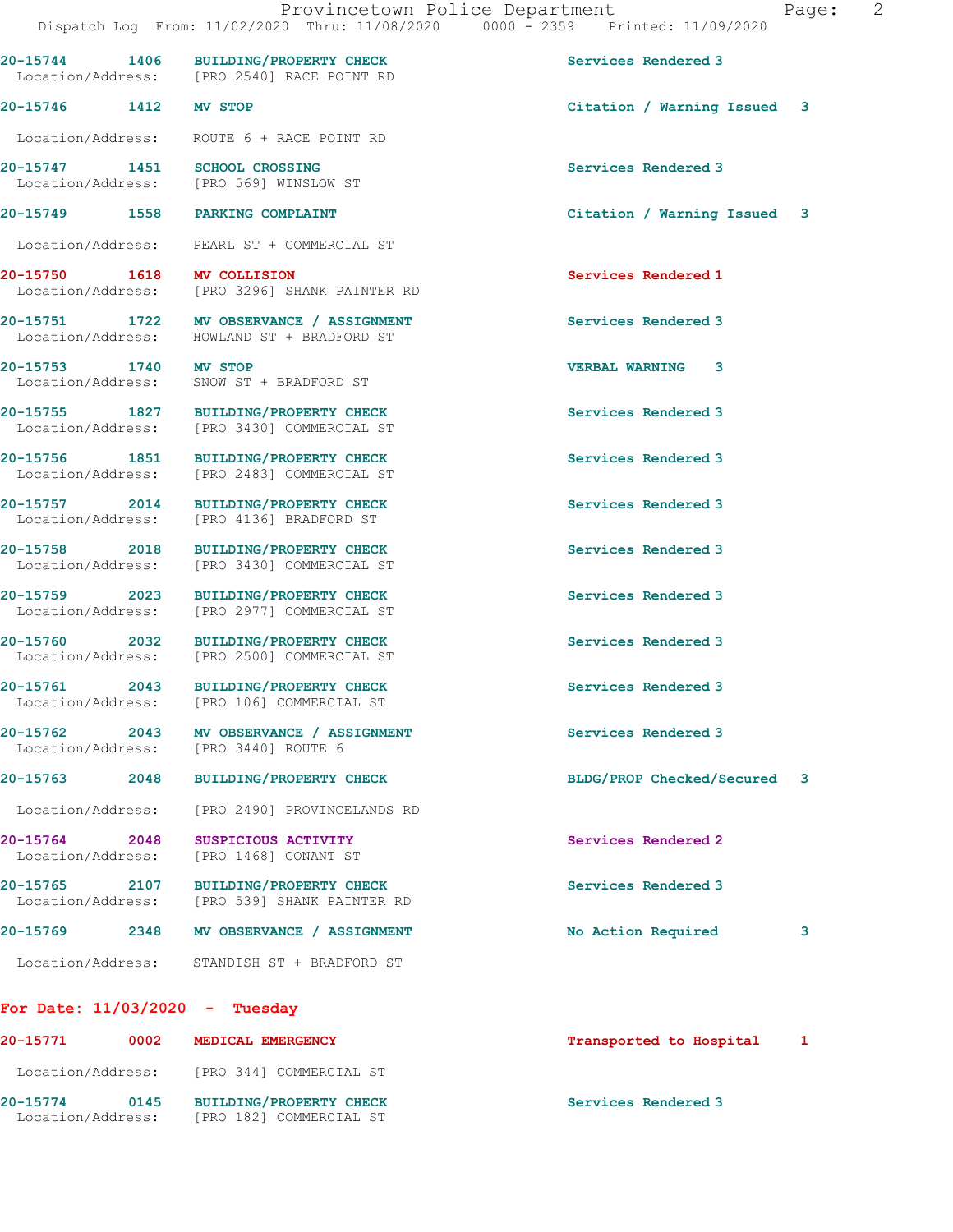|                         |      | Provincetown Police Department<br>Dispatch Log From: 11/02/2020 Thru: 11/08/2020 0000 - 2359 Printed: 11/09/2020 |                             | Pac |
|-------------------------|------|------------------------------------------------------------------------------------------------------------------|-----------------------------|-----|
|                         |      | 20-15775 0151 BUILDING/PROPERTY CHECK                                                                            | BLDG/PROP Checked/Secured 3 |     |
|                         |      | Location/Address: [PRO 175] COMMERCIAL ST                                                                        |                             |     |
|                         |      | 20-15773 0204 MV OBSERVANCE / ASSIGNMENT<br>Location/Address: SHANK PAINTER RD + JEROME SMITH RD                 | Services Rendered 3         |     |
|                         |      | 20-15776 0234 MV OBSERVANCE / ASSIGNMENT<br>Location/Address: [PRO 3004] BRADFORD ST                             | Services Rendered 3         |     |
|                         |      | 20-15777 0414 BUILDING/PROPERTY CHECK                                                                            | BLDG/PROP Checked/Secured 3 |     |
|                         |      | Location/Address: [PRO 440] HARRY KEMP WAY                                                                       |                             |     |
|                         |      | 20-15778 0454 BUILDING/PROPERTY CHECK                                                                            | BLDG/PROP Checked/Secured 3 |     |
|                         |      | Location/Address: [PRO 413] CONWELL ST                                                                           |                             |     |
|                         |      | 20-15779   0512   MV OBSERVANCE / ASSIGNMENT<br>Location/Address:   ROUTE 6                                      | Services Rendered 3         |     |
|                         |      | 20-15780 0518 MV OBSERVANCE / ASSIGNMENT<br>Location/Address: PROVINCELANDS RD + ROUTE 6                         | Services Rendered 3         |     |
|                         |      | 20-15781 0559 BUILDING/PROPERTY CHECK<br>Location/Address: [PRO 521] ROUTE 6                                     | Services Rendered 3         |     |
|                         |      | 20-15782 0628 FLIGHT COVERAGE<br>Location/Address: [PRO 516] RACE POINT RD                                       | Services Rendered 3         |     |
|                         |      | 20-15783 0654 TOWN HALL POLLS<br>Location/Address: [PRO 105] COMMERCIAL ST                                       | Services Rendered 3         |     |
| 20-15784 0656 HAZARDS   |      | Location/Address: HARRY KEMP WAY + CONWELL ST                                                                    | Services Rendered 2         |     |
|                         |      | 20-15786 0733 SUSPICIOUS ACTIVITY                                                                                | BLD/PROP CHECKED UNSECURE 2 |     |
|                         |      | Location/Address: [PRO 3702] COMMERCIAL ST                                                                       |                             |     |
| 20-15787                | 0742 | COMPLAINT - GENERAL<br>Location/Address: [PRO 105] COMMERCIAL ST                                                 | Unfounded<br>3              |     |
|                         |      | 20-15788 0757 SCHOOL<br>Location/Address: [PRO 569] WINSLOW ST                                                   | Services Rendered 3         |     |
| 20-15789 0811 FOLLOW UP |      |                                                                                                                  | BLDG/PROP Checked/Secured 2 |     |
|                         |      | Location/Address: [PRO 3702] COMMERCIAL ST                                                                       |                             |     |
|                         |      | 20-15790 0822 FOLLOW UP<br>Location/Address: [PRO 542] SHANK PAINTER RD                                          | Services Rendered 2         |     |
| 20-15791 0926 MV STOP   |      | Location/Address: [PRO 207] COMMERCIAL ST                                                                        | <b>VERBAL WARNING</b><br>3  |     |
|                         |      | 20-15792 0955 ANIMAL CALL<br>Location/Address: [PRO 1237] MILLER HILL RD                                         | Services Rendered 2         |     |
|                         |      | 20-15793 1023 BUILDING/PROPERTY CHECK<br>Location/Address: [PRO 3259] MACMILLAN WHARF                            | Services Rendered 3         |     |
| 20-15796 1204           |      | FRAUDULENT CLAIM<br>Location/Address: [PRO 958] JEROME SMITH RD                                                  | Services Rendered 2         |     |
|                         |      | 20-15797 1206 MV COLLISION<br>Location/Address: [PRO 2479] ROUTE 6                                               | Services Rendered 1         |     |
|                         |      | 20-15798 1212 MEDICAL EMERGENCY                                                                                  | Services Rendered 1         |     |

Location/Address: [PRO 2361] THISTLEMORE RD

age: 3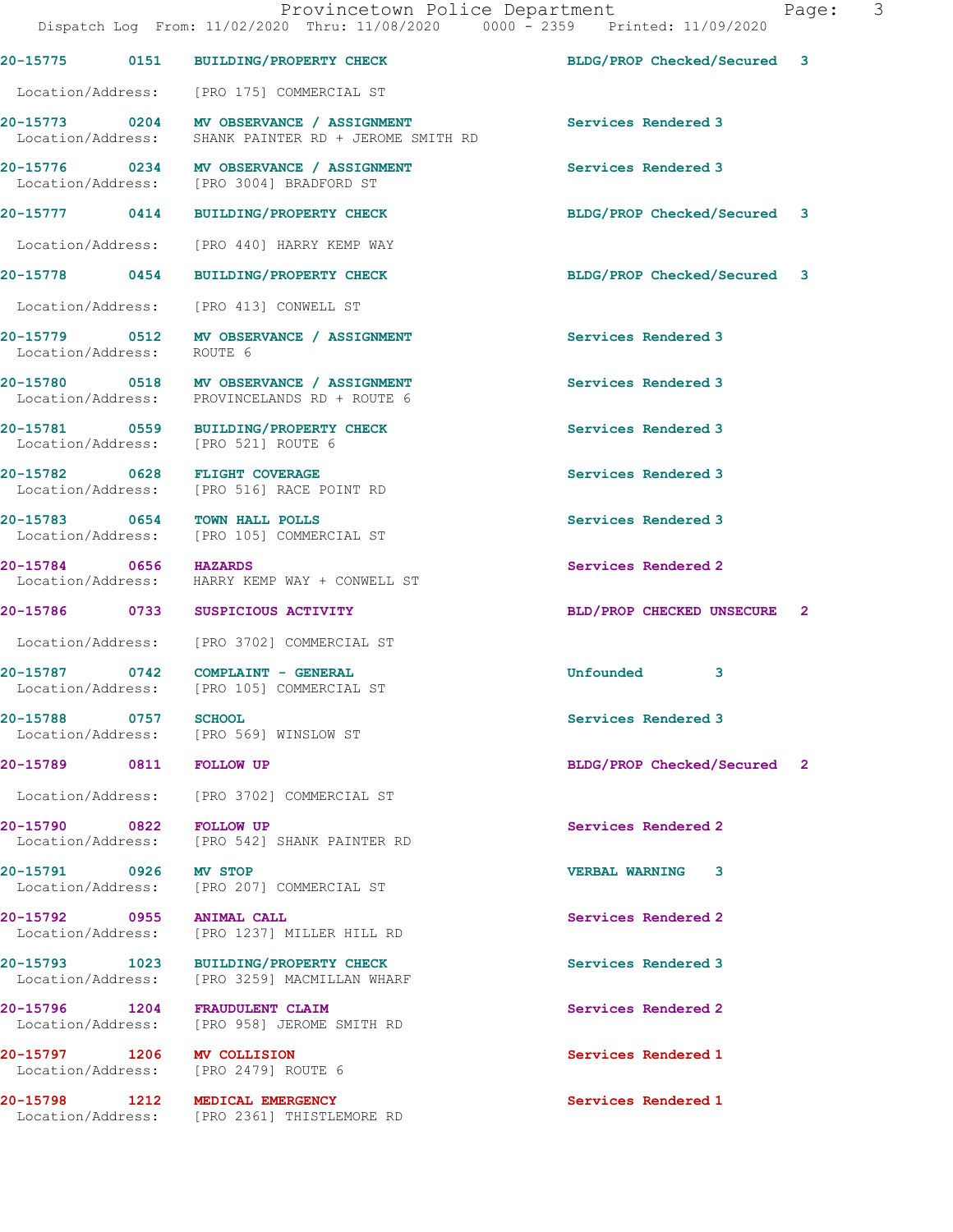|                                    |      | 20-15802 1436 BUILDING/PROPERTY CHECK                                                     | BLDG/PROP Checked/Secured 3 |              |
|------------------------------------|------|-------------------------------------------------------------------------------------------|-----------------------------|--------------|
|                                    |      | Location/Address: [PRO 3287] ROUTE 6                                                      |                             |              |
|                                    |      | 20-15801 1437 BUILDING/PROPERTY CHECK<br>Location/Address: [PRO 2490] PROVINCELANDS RD    | Services Rendered 3         |              |
| 20-15803 1453                      |      | <b>SCHOOL CROSSING</b><br>Location/Address: [PRO 569] WINSLOW ST                          | Services Rendered 3         |              |
|                                    |      | 20-15805 1547 MEDICAL EMERGENCY<br>Location/Address: [PRO 442] HARRY KEMP WAY             | Services Rendered 1         |              |
|                                    |      | 20-15806 1625 MV OBSERVANCE / ASSIGNMENT<br>Location/Address: [PRO 1892] SHANK PAINTER RD | Services Rendered 3         |              |
|                                    |      | 20-15809 1717 BUILDING/PROPERTY CHECK<br>Location/Address: [PRO 94] BRADFORD ST           | Services Rendered 3         |              |
| 20-15812 2024                      |      | MEDICAL EMERGENCY                                                                         | Transported to Hospital     | $\mathbf{1}$ |
|                                    |      | Location/Address: [PRO 1561] CONANT ST                                                    |                             |              |
|                                    |      | 20-15813 2115 BUILDING/PROPERTY CHECK<br>Location/Address: [PRO 3430] COMMERCIAL ST       | Services Rendered 3         |              |
|                                    |      | 20-15814 2120 MV OBSERVANCE / ASSIGNMENT<br>Location/Address: ROUTE 6 + SNAIL RD          | Services Rendered 3         |              |
|                                    |      | For Date: $11/04/2020$ - Wednesday                                                        |                             |              |
|                                    |      | 20-15816 0023 BUILDING/PROPERTY CHECK<br>Location/Address: [PRO 3259] MACMILLAN WHARF     | Services Rendered 3         |              |
|                                    |      | 20-15818 0117 MV OBSERVANCE / ASSIGNMENT<br>Location/Address: ROUTE 6 + CONWELL ST        | Services Rendered 3         |              |
|                                    |      | 20-15819 0147 BUILDING/PROPERTY CHECK<br>Location/Address: [PRO 2540] RACE POINT RD       | Services Rendered 3         |              |
|                                    |      | 20-15820 0147 BUILDING/PROPERTY CHECK                                                     | BLDG/PROP Checked/Secured   | 3            |
|                                    |      | Location/Address: [PRO 182] COMMERCIAL ST                                                 |                             |              |
| 20-15821                           | 0153 | BUILDING/PROPERTY CHECK                                                                   | BLDG/PROP Checked/Secured   | 3            |
| Location/Address:                  |      | [PRO 175] COMMERCIAL ST                                                                   |                             |              |
| 20-15822 0210<br>Location/Address: |      | MV OBSERVANCE / ASSIGNMENT<br>CONWELL ST + ROUTE 6                                        | Services Rendered 3         |              |
| 20-15823                           | 0215 | <b>BUILDING/PROPERTY CHECK</b>                                                            | BLDG/PROP Checked/Secured   | 3            |
| Location/Address:                  |      | [PRO 1778] SHANK PAINTER RD                                                               |                             |              |
| 20-15824 0258                      |      | BUILDING/PROPERTY CHECK                                                                   | BLDG/PROP Checked/Secured   | 3            |
| Location/Address:                  |      | [PRO 516] RACE POINT RD                                                                   |                             |              |
| 20-15825                           | 0415 | <b>BUILDING/PROPERTY CHECK</b>                                                            | BLDG/PROP Checked/Secured   | 3            |
| Location/Address:                  |      | [PRO 3609] COMMERCIAL ST                                                                  |                             |              |
| 20-15826 0524<br>Location/Address: |      | <b>BUILDING/PROPERTY CHECK</b><br>[PRO 3430] COMMERCIAL ST                                | Services Rendered 3         |              |
| 20-15827 0525<br>Location/Address: |      | MV OBSERVANCE / ASSIGNMENT<br>ROUTE 6 + SNAIL RD                                          | Services Rendered 3         |              |
| 20-15828                           | 0603 | <b>MV OBSERVANCE / ASSIGNMENT</b>                                                         | Services Rendered 3         |              |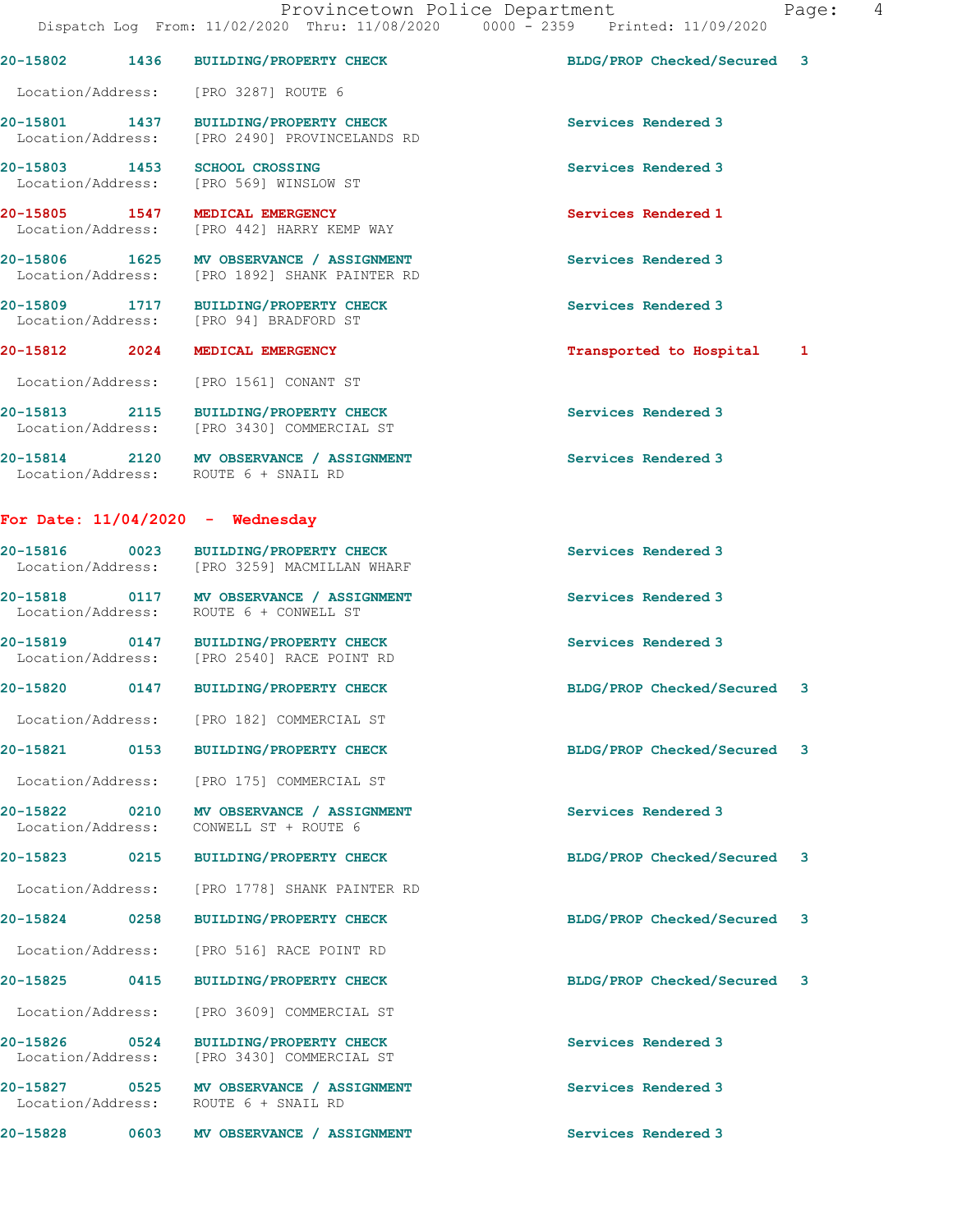Location/Address: SHANK PAINTER RD + BROWNE ST

# 20-15829 0624 MEDICAL EMERGENCY Transported to Hospital 1

Location/Address: [PRO 943] HARRY KEMP WAY

20-15830 0625 SERVICE CALL - POLICE Services Rendered 3 Location/Address: [PRO 516] RACE POINT RD

20-15832 0754 SERVICE CALL - POLICE Services Rendered 3 Location/Address: [PRO 569] WINSLOW ST

20-15833 0813 MV HIT & RUN Services Rendered 2 [PRO 2227] BRADFORD ST

20-15834 0906 SERVICE CALL - POLICE Services Rendered 3 Location/Address: [PRO 3296] SHANK PAINTER RD

20-15835 0937 SERVICE CALL - POLICE Services Rendered 3 Location/Address: [PRO 537] SHANK PAINTER RD

20-15836 0950 BUILDING/PROPERTY CHECK Services Rendered 3 Location/Address: [PRO 2206] PILGRIMS LANDING

Location/Address: [PRO 3287] ROUTE 6

Location/Address: [PRO 2645] SHANK PAINTER RD

Location/Address: COURT ST

20-15840 1104 LARCENY / FORGERY / FRAUD Services Rendered 2 Location/Address: [PRO 3222] ALDEN ST

Location/Address: [PRO 1780] JOHNSON ST

20-15845 1219 MV STOP VERBAL WARNING 3 Location/Address: JEROME SMITH RD + SHANK PAINTER RD

20-15846 1259 MV STOP VERBAL WARNING 3 Location/Address: [PRO 3670] SHANK PAINTER RD

Location/Address: [PRO 3222] ALDEN ST

20-15848 1307 DISORDERLY SPOKEN TO 1 Location/Address: [PRO 2539] RYDER ST EXT

20-15849 1424 LARCENY / FORGERY / FRAUD Services Rendered 2 Location/Address: [PRO 1783] FRANKLIN ST

20-15850 1457 SCHOOL Services Rendered 3 Location/Address: [PRO 569] WINSLOW ST

Location/Address: [PRO 2483] COMMERCIAL ST

20-15853 1603 ANIMAL CALL Services Rendered 2 Location/Address: ALDEN ST + BRADFORD ST

20-15855 1624 PARKING COMPLAINT 1997 1120 1120 Unfounded 3 Location/Address: FISHBURN CT + PEARL ST

20-15857 1700 SERVE WARRANT Could Not Locate 3 Location/Address: [PRO 2045] BAYBERRY AVE

20-15837 1008 BUILDING/PROPERTY CHECK BLDG/PROP Checked/Secured 3

20-15838 1023 ANIMAL CALL **Services Rendered** 2

20-15839 1025 ANIMAL CALL VERBAL WARNING 2

20-15843 1151 BUILDING/PROPERTY CHECK BLDG/PROP Checked/Secured 3

20-15847 1302 MEDICAL EMERGENCY **1200 1200 PATIENT REFUSAL** 1

20-15852 1517 ANIMAL CALL 2002 2003 No Action Required 2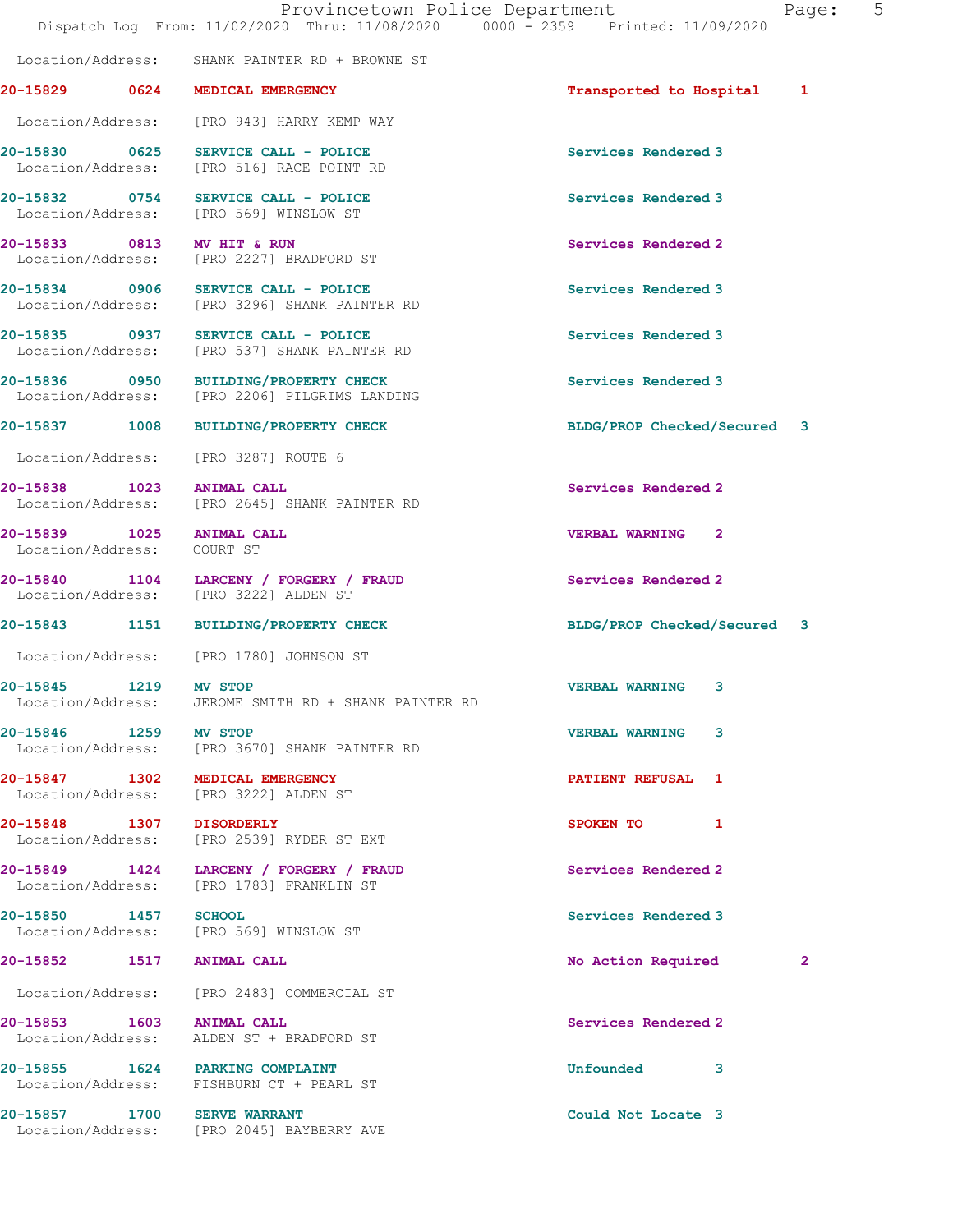| 20-15860 1907                      |                          | <b>BUILDING/PROPERTY CHECK</b>                                                                          | BLDG/PROP Checked/Secured   | 3            |
|------------------------------------|--------------------------|---------------------------------------------------------------------------------------------------------|-----------------------------|--------------|
|                                    |                          | Location/Address: [PRO 539] SHANK PAINTER RD                                                            |                             |              |
|                                    |                          | 20-15861 1925 MV OBSERVANCE / AS:<br>Location/Address: [PRO 3440] ROUTE 6<br>MV OBSERVANCE / ASSIGNMENT | Services Rendered 3         |              |
| 20-15862 1935                      |                          | BUILDING/PROPERTY CHECK<br>Location/Address: [PRO 204] COMMERCIAL ST                                    | Services Rendered 3         |              |
| 20-15863 1939                      |                          | FIRE - STRUCTURE<br>Location/Address: [PRO 2879] COMMERCIAL ST                                          | Extinguished<br>1           |              |
| 20-15864 1951                      |                          | ALARM - FIRE<br>Location/Address: [PRO 4019] HARBOR HILL RD                                             | <b>False Alarm</b><br>1     |              |
|                                    |                          | 20-15868 2330 MV OBSERVANCE / ASSIGNMENT<br>Location/Address: BRADFORD ST + RYDER ST                    | Services Rendered 3         |              |
|                                    |                          | 20-15869 2359 BUILDING/PROPERTY CHECK<br>Location/Address: [PRO 3259] MACMILLAN WHARF                   | Services Rendered 3         |              |
|                                    |                          | For Date: $11/05/2020 -$ Thursday                                                                       |                             |              |
| 20-15871 0038                      |                          | <b>BUILDING/PROPERTY CHECK</b>                                                                          | BLDG/PROP Checked/Secured 3 |              |
|                                    |                          | Location/Address: [PRO 2206] PILGRIMS LANDING                                                           |                             |              |
| 20-15872 0050                      |                          | <b>BUILDING/PROPERTY CHECK</b><br>Location/Address: [PRO 2540] RACE POINT RD                            | Services Rendered 3         |              |
| 20-15873 0055                      |                          | <b>BUILDING/PROPERTY CHECK</b>                                                                          | BLDG/PROP Checked/Secured 3 |              |
| Location/Address:                  |                          | [PRO 530] SHANK PAINTER RD                                                                              |                             |              |
| 20-15875 0102<br>Location/Address: |                          | MV OBSERVANCE / ASSIGNMENT<br>[PRO 521] ROUTE 6                                                         | Services Rendered 3         |              |
| 20-15876 0141                      |                          | BUILDING/PROPERTY CHECK                                                                                 | BLDG/PROP Checked/Secured 3 |              |
|                                    |                          | Location/Address: [PRO 1778] SHANK PAINTER RD                                                           |                             |              |
| 20-15877                           | 0149                     | <b>BUILDING/PROPERTY CHECK</b>                                                                          | BLDG/PROP Checked/Secured 3 |              |
| Location/Address:                  |                          | [PRO 3430] COMMERCIAL ST                                                                                |                             |              |
| 20-15878                           | 0202                     | SUSPICIOUS ACTIVITY                                                                                     | BLDG/PROP Checked/Secured   | $\mathbf{2}$ |
| Location/Address:                  |                          | [PRO 447] JEROME SMITH RD                                                                               |                             |              |
| 20-15879<br>Location/Address:      | $\sim$ 0228              | MV OBSERVANCE / ASSIGNMENT<br>PILGRIM HEIGHTS RD + BRADFORD ST EXT                                      | Services Rendered 3         |              |
| 20-15880<br>Location/Address:      |                          | 0228 MV OBSERVANCE / ASSIGNMENT<br>ROUTE 6 + RACE POINT RD                                              | Services Rendered 3         |              |
| 20-15881                           | 0516                     | BUILDING/PROPERTY CHECK                                                                                 | BLDG/PROP Checked/Secured   | 3            |
| Location/Address:                  |                          | [PRO 3296] SHANK PAINTER RD                                                                             |                             |              |
| 20-15882                           | 0522                     | <b>BUILDING/PROPERTY CHECK</b>                                                                          | BLDG/PROP Checked/Secured   | 3            |
| Location/Address:                  |                          | [PRO 444] HIGH POLE HILL                                                                                |                             |              |
| 20-15883<br>Location/Address:      | $\overline{\text{0525}}$ | MV OBSERVANCE / ASSIGNMENT<br>ROUTE 6 + HOWLAND ST                                                      | Services Rendered 3         |              |
| 20-15884                           | 0532                     | MV OBSERVANCE / ASSIGNMENT                                                                              | Services Rendered 3         |              |

Location/Address: [PRO 3440] ROUTE 6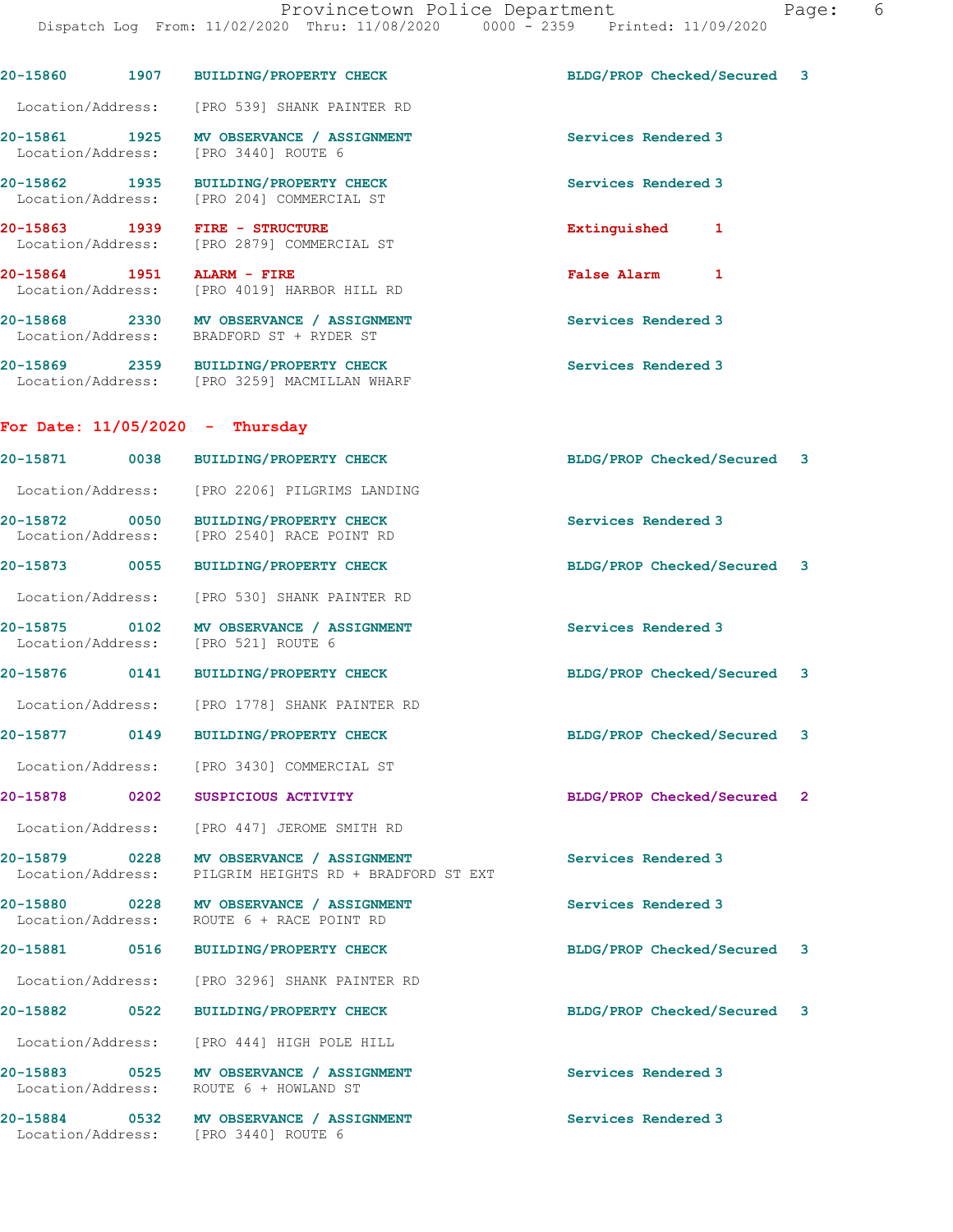| 20-15885          | 0607 | SERVICE CALL - POLICE   | Services Rendered 3 |
|-------------------|------|-------------------------|---------------------|
| Location/Address: |      | IPRO 5161 RACE POINT RD |                     |

Location/Address: [PRO 3431] COMMERCIAL ST

Location/Address: [PRO 569] WINSLOW ST

20-15893 1014 MV STOP VERBAL WARNING 3

20-15902 1448 SCHOOL Services Rendered 3

#### For Date: 11/06/2020 - Friday

Location/Address: ROUTE 6 + SNAIL RD

| 20-15914          | 0007 | MV OBSERVANCE / ASSIGNMENT         | Services Rendered 3 |
|-------------------|------|------------------------------------|---------------------|
| Location/Address: |      | [PRO 4136] BRADFORD ST             |                     |
| 20-15916          | 0039 | <b>BUILDING/PROPERTY CHECK</b>     | Services Rendered 3 |
| Location/Address: |      | [PRO 1778] SHANK PAINTER RD        |                     |
| 20-15917          | 0045 | <b>BUILDING/PROPERTY CHECK</b>     | Services Rendered 3 |
| Location/Address: |      | [PRO 2206] PILGRIMS LANDING        |                     |
| 20-15918          | 0105 | MV OBSERVANCE<br><b>ASSIGNMENT</b> | Services Rendered 3 |

ocation/Address: [PRO 516] RACE POINT RD 20-15886 0609 PARK, WALK & TALK Services Rendered 3

20-15888 0756 SERVICE CALL - POLICE Services Rendered 3

20-15891 0927 PROPERTY DAMAGE Services Rendered 3<br>
Location/Address: [PRO 536] SHANK PAINTER RD [PRO 536] SHANK PAINTER RD

Location/Address: BRADFORD ST + COURT ST

Location/Address: ROUTE 6 + CONWELL ST

20-15895 1105 ESCORT / TRANSPORT Services Rendered 3 Location/Address: [PRO 1645] HARRY KEMP WAY

20-15896 1115 MV DISABLED Removed Hazard 2 Location/Address: [PRO 3440] ROUTE 6

20-15897 1134 FOLLOW UP Services Rendered 2 Location/Address: [PRO 539] SHANK PAINTER RD

20-15901 1400 FOLLOW UP Services Rendered 2 Location/Address: [PRO 539] SHANK PAINTER RD

Location/Address: [PRO 569] WINSLOW ST

20-15904 1536 LARCENY / FORGERY / FRAUD SPOKEN TO 2 Location/Address: [PRO 1486] PEARL ST

20-15906 1556 STREET PERFORMER COMPLAINT SPOKEN TO 3 Location/Address: [PRO 175] COMMERCIAL ST

20-15907 1617 TRAFFIC CONTROL Services Rendered 3 Location/Address: PRINCE ST + BRADFORD ST

20-15908 1708 LARCENY / FORGERY / FRAUD SPOKEN TO 2 Location/Address: [PRO 2533] WINSTON CT

Location/Address: [PRO 539] SHANK PAINTER RD

20-15911 2123 MV OBSERVANCE / ASSIGNMENT Services Rendered 3<br>
Location/Address: [PRO 537] SHANK PAINTER RD [PRO 537] SHANK PAINTER RD

20-15912 2147 BUILDING/PROPERTY CHECK Services Rendered 3 Location/Address: [PRO 711] BRADFORD ST

20-15892 0950 MV STOP Citation / Warning Issued 3

20-15910 2109 BUILDING/PROPERTY CHECK BLDG/PROP Checked/Secured 3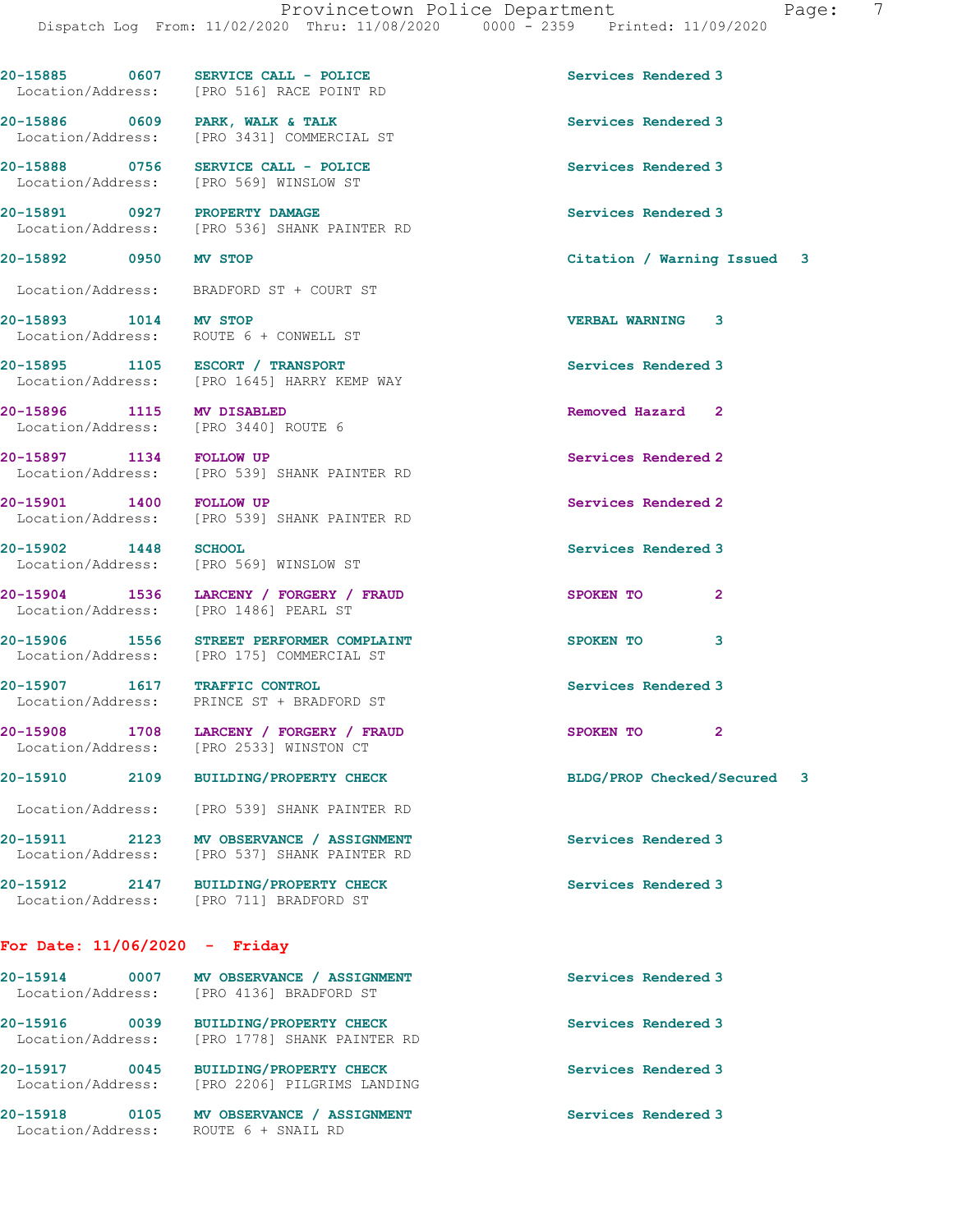|                                    |      | 20-15919 0131 BUILDING/PROPERTY CHECK                                                      | BLDG/PROP Checked/Secured 3 |   |
|------------------------------------|------|--------------------------------------------------------------------------------------------|-----------------------------|---|
|                                    |      | Location/Address: [PRO 440] HARRY KEMP WAY                                                 |                             |   |
|                                    |      | 20-15920 0138 BUILDING/PROPERTY CHECK<br>Location/Address: [PRO 2540] RACE POINT RD        | Services Rendered 3         |   |
|                                    |      | 20-15921 0155 MV OBSERVANCE / ASSIGNMENT<br>Location/Address: HIGH POLE HILL + BRADFORD ST | Services Rendered 3         |   |
|                                    |      | 20-15922 0216 MV OBSERVANCE / ASSIGNMENT<br>Location/Address: [PRO 521] ROUTE 6            | Services Rendered 3         |   |
| 20-15923 0252                      |      | BUILDING/PROPERTY CHECK                                                                    | BLDG/PROP Checked/Secured 3 |   |
|                                    |      | Location/Address: [PRO 3296] SHANK PAINTER RD                                              |                             |   |
| Location/Address:                  |      | 20-15924 0257 BUILDING/PROPERTY CHECK<br>[PRO 447] JEROME SMITH RD                         | Services Rendered 3         |   |
|                                    |      | 20-15925 0511 BUILDING/PROPERTY CHECK                                                      | BLDG/PROP Checked/Secured 3 |   |
|                                    |      | Location/Address: [PRO 3259] MACMILLAN WHARF                                               |                             |   |
| 20-15926 0517                      |      | <b>BUILDING/PROPERTY CHECK</b>                                                             | BLDG/PROP Checked/Secured 3 |   |
|                                    |      | Location/Address: [PRO 444] HIGH POLE HILL                                                 |                             |   |
|                                    |      | 20-15927 0526 MV OBSERVANCE / ASSIGNMENT<br>Location/Address: JOHNSON ST + BRADFORD ST     | Services Rendered 3         |   |
|                                    |      | 20-15928 0529 MV OBSERVANCE / ASSIGNMENT<br>Location/Address: COMMERCIAL ST + SNAIL RD     | Services Rendered 3         |   |
| Location/Address:                  |      | 20-15929 0610 LARCENY / FORGERY / FRAUD<br>[PRO 3546] COMMERCIAL ST                        | FOLLOW UP<br>$\mathbf{2}$   |   |
|                                    |      | 20-15930 0614 SERVICE CALL - POLICE<br>Location/Address: [PRO 516] RACE POINT RD           | Services Rendered 3         |   |
|                                    |      | 20-15932 0646 DISTURBANCE - FIGHT / ARGUMENT<br>Location/Address: [PRO 3241] COMMERCIAL ST | <b>Services Rendered 1</b>  |   |
| 20-15933                           | 0750 | SERVICE CALL - POLICE                                                                      | BLDG/PROP Checked/Secured   | 3 |
|                                    |      | Location/Address: [PRO 569] WINSLOW ST                                                     |                             |   |
| 20-15934 0759                      |      | <b>ALARM - GENERAL</b><br>Location/Address: [PRO 285] COMMERCIAL ST                        | <b>False Alarm</b><br>1     |   |
|                                    |      | 20-15935 0902 BUILDING/PROPERTY CHECK<br>Location/Address: [PRO 2206] PILGRIMS LANDING     | Services Rendered 3         |   |
| 20-15936 0912                      |      | <b>FOLLOW UP</b><br>Location/Address: [PRO 3771] COMMERCIAL ST                             | Services Rendered 2         |   |
|                                    |      | 20-15938 0953 BUILDING/PROPERTY CHECK                                                      | BLDG/PROP Checked/Secured 3 |   |
|                                    |      | Location/Address: [PRO 3287] ROUTE 6                                                       |                             |   |
| 20-15942 1146<br>Location/Address: |      | LARCENY / FORGERY / FRAUD<br>[PRO 1214] WINTHROP ST                                        | Services Rendered 2         |   |
| 20-15943 1200                      |      | <b>ASSIST CITIZEN</b><br>Location/Address: [PRO 2645] SHANK PAINTER RD                     | Services Rendered 3         |   |
| 20-15944                           |      | 1216 MEDICAL EMERGENCY                                                                     | Transported to Hospital     | 1 |
|                                    |      | Location/Address: [PRO 1740] BRADFORD ST EXT                                               |                             |   |
|                                    |      |                                                                                            |                             |   |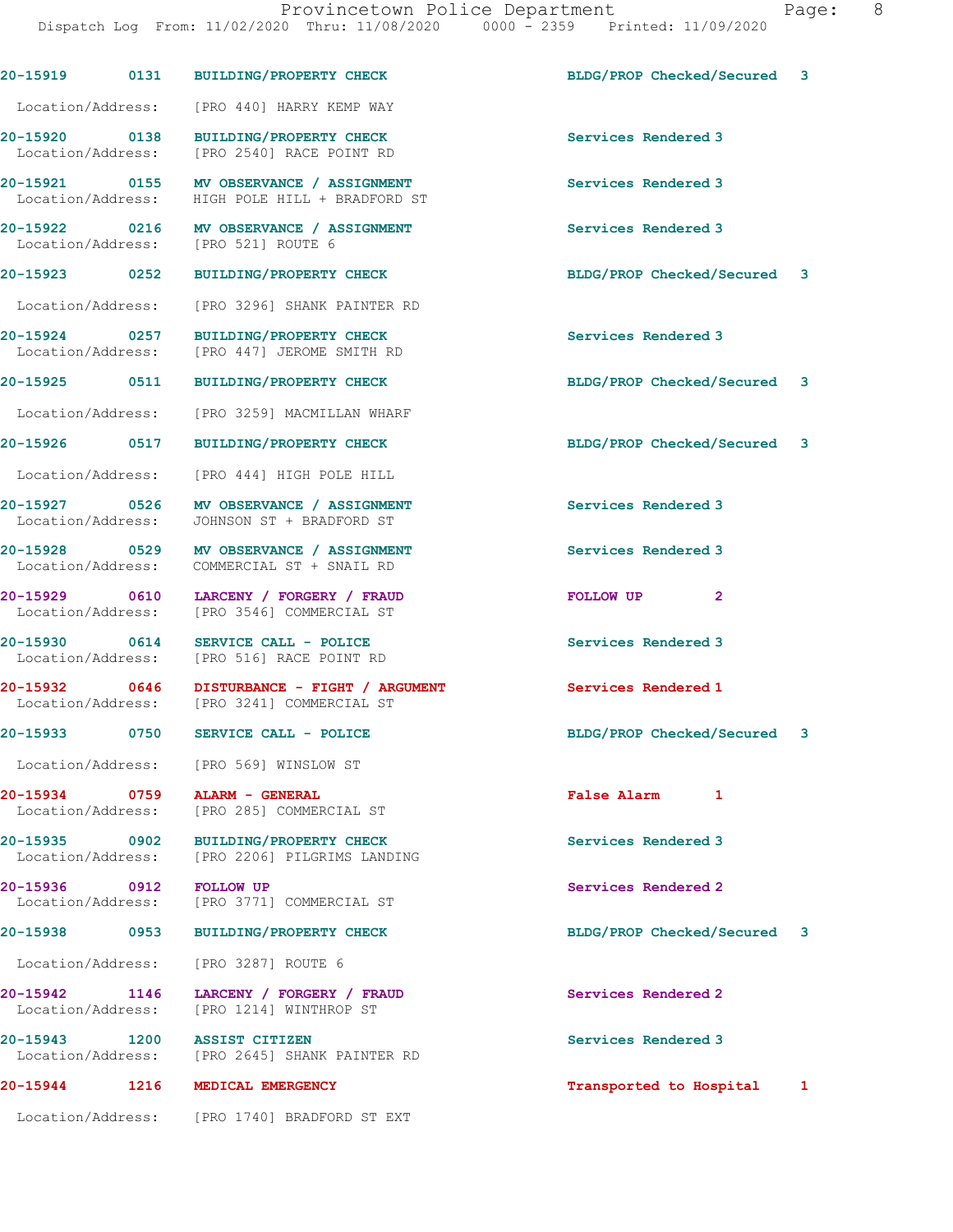20-15945 1244 FOLLOW UP Services Rendered 2 Location/Address: [PRO 545] SHANK PAINTER RD

20-15949 1412 MV STOP Services Rendered 3

### For Date: 11/07/2020 - Saturday

| 20-15967                      | 0010 | <b>MV STOP</b>                                                     | Citation / Warning Issued 3 |  |
|-------------------------------|------|--------------------------------------------------------------------|-----------------------------|--|
| Location/Address:             |      | CONWELL ST + ROUTE 6                                               |                             |  |
| 20-15968<br>Location/Address: | 0058 | <b>BUILDING/PROPERTY CHECK</b><br>[PRO 2206] PILGRIMS LANDING      | Services Rendered 3         |  |
| 20-15970<br>Location/Address: | 0101 | MV OBSERVANCE / ASSIGNMENT<br>PILGRIM HEIGHTS RD + BRADFORD ST EXT | Services Rendered 3         |  |
| 20-15971<br>Location/Address: | 0142 | <b>BUILDING/PROPERTY CHECK</b><br>[PRO 2540] RACE POINT RD         | Services Rendered 3         |  |
| 20-15972<br>Location/Address: | 0145 | <b>BUILDING/PROPERTY CHECK</b><br>FPRO 17781 SHANK PAINTER RD      | Services Rendered 3         |  |

20-15946 1327 LARCENY / FORGERY / FRAUD SPOKEN TO 2 Location/Address: [PRO 3222] ALDEN ST

20-15947 1333 MV OBSERVANCE / ASSIGNMENT Services Rendered 3 Location/Address: [PRO 3243] SHANK PAINTER RD

20-15948 1356 MV STOP<br>
Location/Address: [PRO 3296] SHANK PAINTER RD<br>
VERBAL WARNING 3 [PRO 3296] SHANK PAINTER RD

Location/Address: [TRU 95] ROUTE 6

20-15951 1528 ASSIST CITIZEN Services Rendered 3 Location/Address: BANGS ST + COMMERCIAL ST

Location/Address: [PRO 1778] SHANK PAINTER RD

20-15954 1609 HAZARDS Services Rendered 2 Location/Address: PRINCE ST + BRADFORD ST

20-15955 1636 UNSECURED DOOR Services Rendered 3 Location/Address: [PRO 527] RYDER ST EXT

20-15958 1827 KEEP THE PEACE Services Rendered 2 Location/Address: [PRO 3241] COMMERCIAL ST

20-15959 1935 911 - GENERAL Could Not Locate 1 Location/Address: CONWAY ST + BRADFORD ST

20-15960 1955 ASSIST CITIZEN GONE ON ARRIVAL 3 Location/Address: SHANK PAINTER RD + BRADFORD ST

20-15961 2101 MV OBSERVANCE / ASSIGNMENT Services Rendered 3 Location/Address: [PRO 4136] BRADFORD ST

20-15962 2201 BUILDING/PROPERTY CHECK Services Rendered 3 Location/Address: [PRO 105] COMMERCIAL ST

20-15963 2202 BUILDING/PROPERTY CHECK Services Rendered 3 Location/Address: [PRO 2577] BRADFORD ST

20-15964 2325 MV OBSERVANCE / ASSIGNMENT Services Rendered 3 Location/Address: BRADFORD ST + HOWLAND ST

20-15965 2359 BUILDING/PROPERTY CHECK Services Rendered 3 Location/Address: [PRO 3259] MACMILLAN WHARF

20-15952 1548 BUILDING/PROPERTY CHECK BLDG/PROP Checked/Secured 3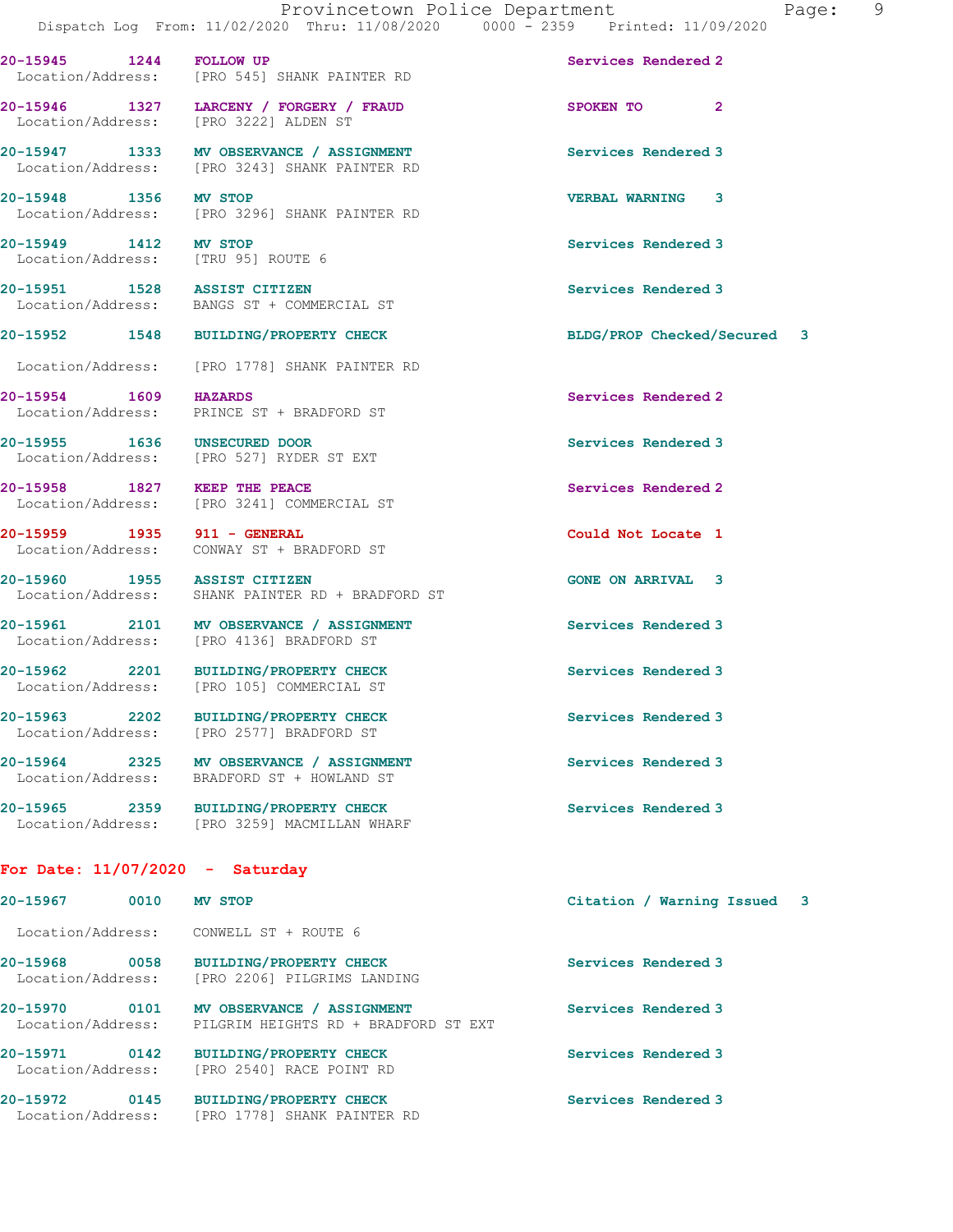Dispatch Log From: 11/02/2020 Thru: 11/08/2020 0000 - 2359 Printed: 11/09/2020 20-15973 0147 SUSPICIOUS ACTIVITY Unfounded 2 [PRO 3296] SHANK PAINTER RD 20-15974 0214 BUILDING/PROPERTY CHECK BLDG/PROP Checked/Secured 3 Location/Address: [PRO 488] MAYFLOWER ST 20-15975 0218 SUSPICIOUS ACTIVITY Citation / Warning Issued 2 Location/Address: [PRO 2512] JEROME SMITH RD 20-15976 0238 BUILDING/PROPERTY CHECK BLDG/PROP Checked/Secured 3 Location/Address: [PRO 75] CAPTAIN BERTIES WAY 20-15977 0414 BUILDING/PROPERTY CHECK BLDG/PROP Checked/Secured 3 Location/Address: [PRO 530] SHANK PAINTER RD 20-15978 0516 BUILDING/PROPERTY CHECK Services Rendered 3 Location/Address: [PRO 2977] COMMERCIAL ST 20-15979 0528 MV OBSERVANCE / ASSIGNMENT Services Rendered 3 Location/Address: [PRO 521] ROUTE 6 20-15980 0541 MV OBSERVANCE / ASSIGNMENT Services Rendered 3<br>
Location/Address: [PRO 3670] SHANK PAINTER RD [PRO 3670] SHANK PAINTER RD 20-15981 0726 BUILDING/PROPERTY CHECK BLDG/PROP Checked/Secured 3 Location/Address: [PRO 3287] ROUTE 6 20-15982 0809 SERVICE CALL - POLICE Services Rendered 3 Location/Address: [PRO 516] RACE POINT RD 20-15983 0810 BUILDING/PROPERTY CHECK BLDG/PROP Checked/Secured 3 Location/Address: [PRO 2206] PILGRIMS LANDING 20-15984 0849 SERVICE CALL - POLICE Services Rendered 3 Location/Address: [PRO 3296] SHANK PAINTER RD 20-15985 0853 ANIMAL CALL Services Rendered 2 [PRO 3696] COMMERCIAL ST 20-15988 0930 MV OBSERVANCE / ASSIGNMENT Services Rendered 3 Location/Address: [PRO 3440] ROUTE 6 20-15986 0935 MV STOP VERBAL WARNING 3 Location/Address: ROUTE 6 + SNAIL RD 20-15990 1032 DISORDERLY Peace Restored 1 Location/Address: [PRO 733] BRADFORD ST 20-15991 1145 MV STOP Vehicle Towed 3 Location/Address: PRINCE ST + CUDWORTH ST 20-15992 1146 MEDICAL EMERGENCY Transported to Hospital 1 Location/Address: [PRO 440] HARRY KEMP WAY 20-15995 1246 PARKING COMPLAINT Services Rendered 3 Location/Address: [PRO 526] RYDER ST EXT 20-15996 1328 MEDICAL EMERGENCY PATIENT REFUSAL 1 [PRO 440] HARRY KEMP WAY 20-15997 1342 COMPLAINT - GENERAL SPOKEN TO 3 Location/Address: [PRO 2204] COMMERCIAL ST 20-15998 1351 DISTURBANCE - FIGHT / ARGUMENT Transported to Hospital 1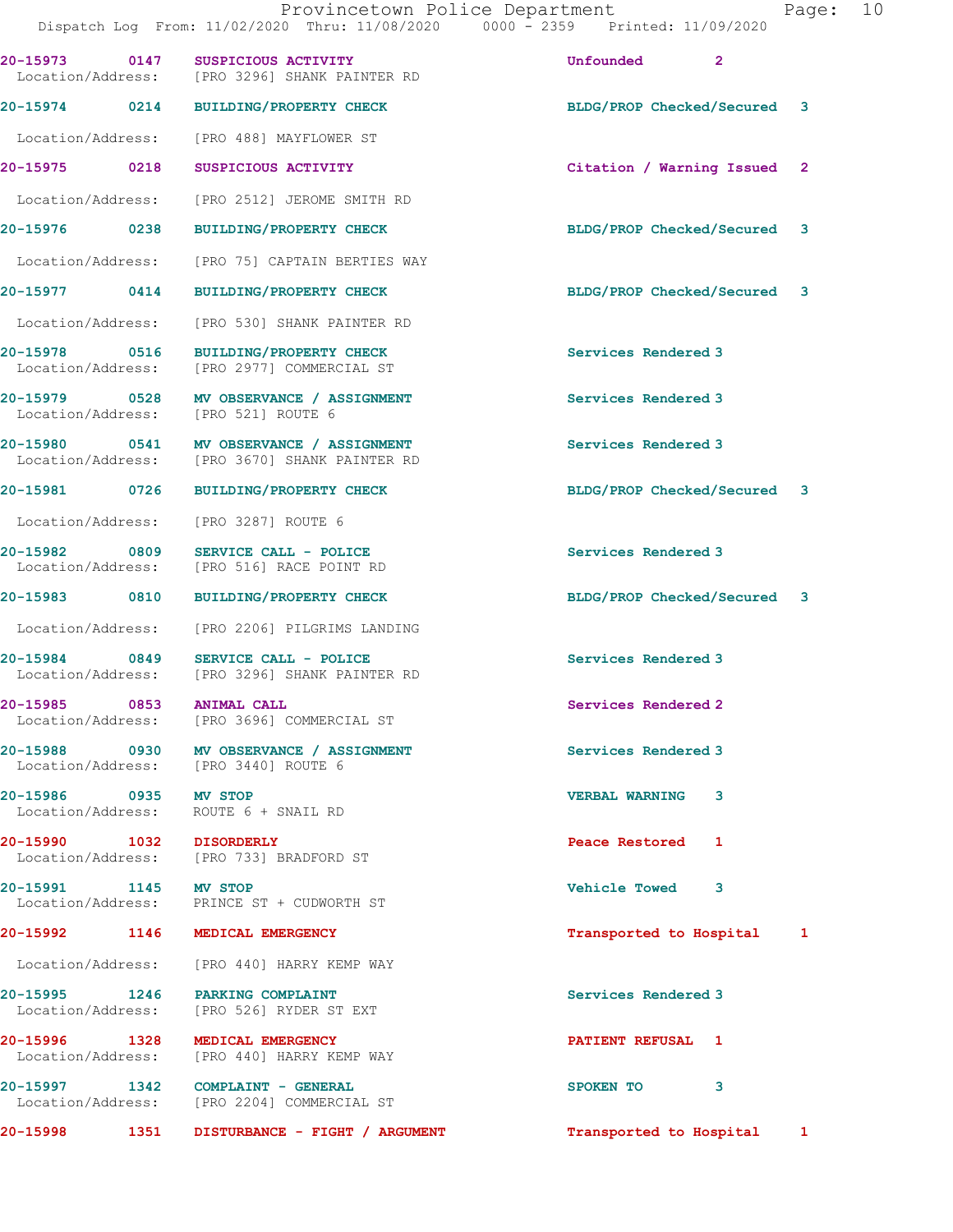20-15999 1402 FIRE - OTHER Extinguished 1 Location/Address: BRADFORD ST + CARVER ST 20-16000 1411 MEDICAL EMERGENCY **1200** 1411 20-16000 1411 1 Location/Address: [PRO 1191] HOLWAY AVE 20-16004 1612 MEDICAL EMERGENCY Transported to Hospital 1 Location/Address: [PRO 440] HARRY KEMP WAY 20-16005 1624 NOISE COMPLAINT Services Rendered 3 Location/Address: [PRO 4158] COMMERCIAL ST 20-16006 1632 HARASSMENT / THREATS Services Rendered 2 Location/Address: [PRO 2045] BAYBERRY AVE 20-16008 1712 ALARM - FIRE Services Rendered 1 Location/Address: [PRO 4125] HARBOR HILL RD 20-16009 1726 LOST WALLET Services Rendered 3 Location/Address: [PRO 542] SHANK PAINTER RD 20-16010 1741 ASSIST CITIZEN Services Rendered 3 Location/Address: [PRO 440] HARRY KEMP WAY 20-16011 1750 BUILDING/PROPERTY CHECK Services Rendered 3 Location/Address: [PRO 2898] JEROME SMITH RD 20-16012 1758 HARASSMENT / THREATS Services Rendered 2 Location/Address: [PRO 1493] UPPER MILLER HILL RD 20-16014 1945 MV OBSERVANCE / ASSIGNMENT Services Rendered 3 Location/Address: [PRO 105] COMMERCIAL ST 20-16016 2112 BAR CHECK BLDG/PROP Checked/Secured 3 Location/Address: [PRO 399] COMMERCIAL ST 20-16017 2127 BUILDING/PROPERTY CHECK Services Rendered 3 Location/Address: [PRO 1645] HARRY KEMP WAY 20-16018 2133 MV OBSERVANCE / ASSIGNMENT Services Rendered 3 Location/Address: SHANK PAINTER RD + PROVINCE RD 20-16019 2145 BUILDING/PROPERTY CHECK Services Rendered 3<br>
Location/Address: [PRO 539] SHANK PAINTER RD [PRO 539] SHANK PAINTER RD 20-16020 2233 DISTURBANCE - FIGHT / ARGUMENT GONE ON ARRIVAL 1 Location/Address: [PRO 3335] COMMERCIAL ST For Date: 11/08/2020 - Sunday 20-16022 0020 BUILDING/PROPERTY CHECK Services Rendered 3

 Location/Address: [PRO 2577] BRADFORD ST 20-16023 0022 MV OBSERVANCE / ASSIGNMENT Services Rendered 3 Location/Address: BRADFORD ST + HOWLAND ST 20-16025 0101 MEDICAL EMERGENCY PATIENT REFUSAL 1 Location/Address: [PRO 442] HARRY KEMP WAY 20-16027 0213 MV OBSERVANCE / ASSIGNMENT Services Rendered 3 Location/Address: [PRO 4136] BRADFORD ST 20-16028 0246 MV OBSERVANCE / ASSIGNMENT Services Rendered 3

Location/Address: [PRO 1191] HOLWAY AVE

Location/Address: CONWELL ST + BRADFORD ST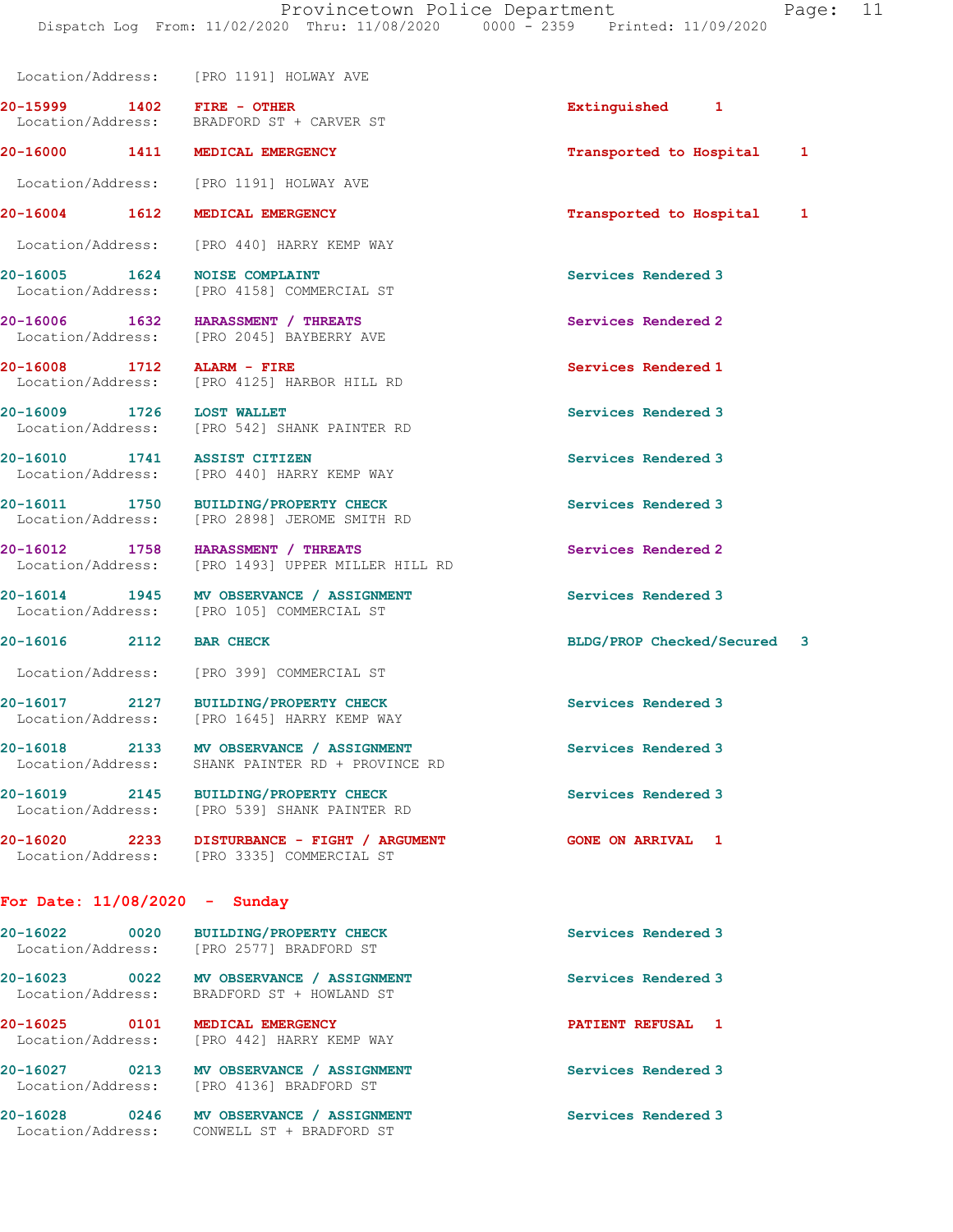20-16029 0514 BUILDING/PROPERTY CHECK Services Rendered 3 Location/Address: [PRO 2540] RACE POINT RD 20-16030 0515 ALARM - GENERAL Could Not Locate 1 [PRO 1357] COMMERCIAL ST 20-16032 0530 BUILDING/PROPERTY CHECK Services Rendered 3 Location/Address: [PRO 2512] JEROME SMITH RD 20-16031 0532 PARK, WALK & TALK Services Rendered 3 Location/Address: [PRO 3259] MACMILLAN WHARF 20-16033 0535 MV OBSERVANCE / ASSIGNMENT Services Rendered 3 Location/Address: ROUTE 6 20-16034 0815 BUILDING/PROPERTY CHECK Services Rendered 3 Location/Address: [PRO 2540] RACE POINT RD 20-16035 0922 MV OBSERVANCE / ASSIGNMENT Services Rendered 3 Location/Address: BRADFORD ST + BANGS ST 11-20023 1007 TRESPASS No Action Required 2 Location/Address: OLD ANN PAGE WAY 20-16038 1015 SERVICE CALL - POLICE Services Rendered 3 Location/Address: [PRO 516] RACE POINT RD 20-16039 1036 LOST PROPERTY **1000 CONTROL** Services Rendered 3 Location/Address: [PRO 4141] COMMERCIAL ST 20-16041 1101 MV OBSERVANCE / ASSIGNMENT Services Rendered 3<br>
Location/Address: ROUTE 6 + SNAIL RD Location/Address: 20-16040 1108 MV STOP Citation / Warning Issued 3 Location/Address: CONWELL ST + ROUTE 6 20-16042 1123 FOLLOW UP Services Rendered 2<br>
Location/Address: [PRO 1214] WINTHROP ST [PRO 1214] WINTHROP ST 20-16043 1139 MV STOP VERBAL WARNING 3 Location/Address: MEADOW RD + BRADFORD ST EXT 20-16044 1141 FOLLOW UP Services Rendered 2 Location/Address: [PRO 536] SHANK PAINTER RD 20-16045 1209 ANIMAL CALL Services Rendered 2 Location/Address: [PRO 825] COMMERCIAL ST 20-16046 1310 LOST PROPERTY Services Rendered 3 Location/Address: [PRO 3259] MACMILLAN WHARF 20-16048 1347 MEDICAL EMERGENCY **120-16048** PATIENT REFUSAL 1 Location/Address: [PRO 965] KIMBERLY LN 20-16051 1533 SERVICE CALL - POLICE 20 Services Rendered 3 Location/Address: [PRO 1493] UPPER MILLER HILL RD 20-16053 1730 MV OBSERVANCE / ASSIGNMENT Services Rendered 3 Location/Address: [PRO 521] ROUTE 6 20-16054 1750 ALARM - GENERAL Referred to Other Agency 1 Location/Address: [PRO 564] BAYBERRY AVE 20-16056 1942 MV OBSERVANCE / ASSIGNMENT Services Rendered 3 Location/Address: CONWELL ST + ROUTE 6 20-16058 2009 MV OBSERVANCE / ASSIGNMENT Services Rendered 3